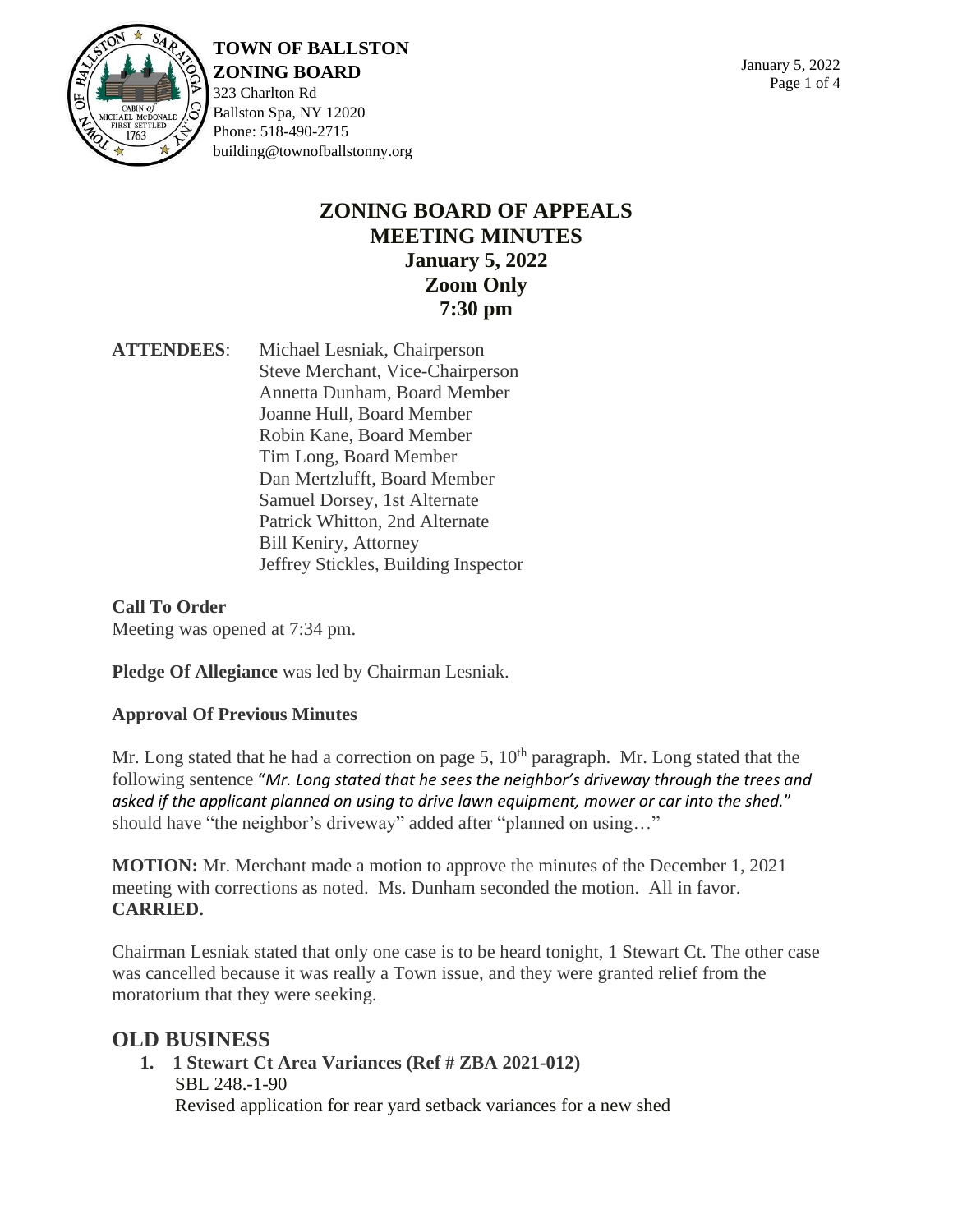

**TOWN OF BALLSTON ZONING BOARD** 323 Charlton Rd Ballston Spa, NY 12020 Phone: 518-490-2715 building@townofballstonny.org

**Chris Snyder,** property owner, presented the application.

Chairman Lesniak stated that the applicant is looking for a rear yard variance of 20' and 40' is required.

Chairman Lesniak read the narrative:

"need new shed because old one is old and in need of disrepair. Added storage for outdoor/pool furniture, lawn mower, etc., etc."

Chairman Lesniak stated that the applicant modified the application so no sideyard variance is needed and reduced the variance request from 30' to 20'.

Mr. Snyder stated that he was trying to adapt to the setback requirements, so his side yard setback is within the requirement and has pushed the rear setback variance to 20' and it is the bare minimum that he could do.

Mr. Long asked if there was a well that needs to be avoided.

Mr. Snyder stated that there is no well there. The original subdivision map shows the well, but that is incorrect. The well is in the front yard about 20' from Stewart Ct. The well is capped, and he is on public water now.

Ms. Hull asked if there is the drainage pipe there.

Mr. Snyder stated that there was a low-lying area and a drainpipe is there.

Ms. Dunham asked if the drainpipe ran underneath the neighbor's driveway.

Mr. Snyder stated that the drainpipe does run there, but even if he was in the 40' setback he will not be in front of it, but he would rather be a good distance from it.

Ms. Hull asked the applicant to state for the record what is behind the shed and asked if the row of trees is on his property or on the neighbor's property and if the neighbor has animals or if it is empty.

Mr. Snyder stated that directly behind the shed, there is probably 10 to 15 feet of vacant area, and then his pine trees that that are probably 30' tall and beyond that is his neighbor's side lot.

Ms. Hull asked if the new shed would interfere with anything.

Mr. Snyder stated that he will "not have any interference whatsoever."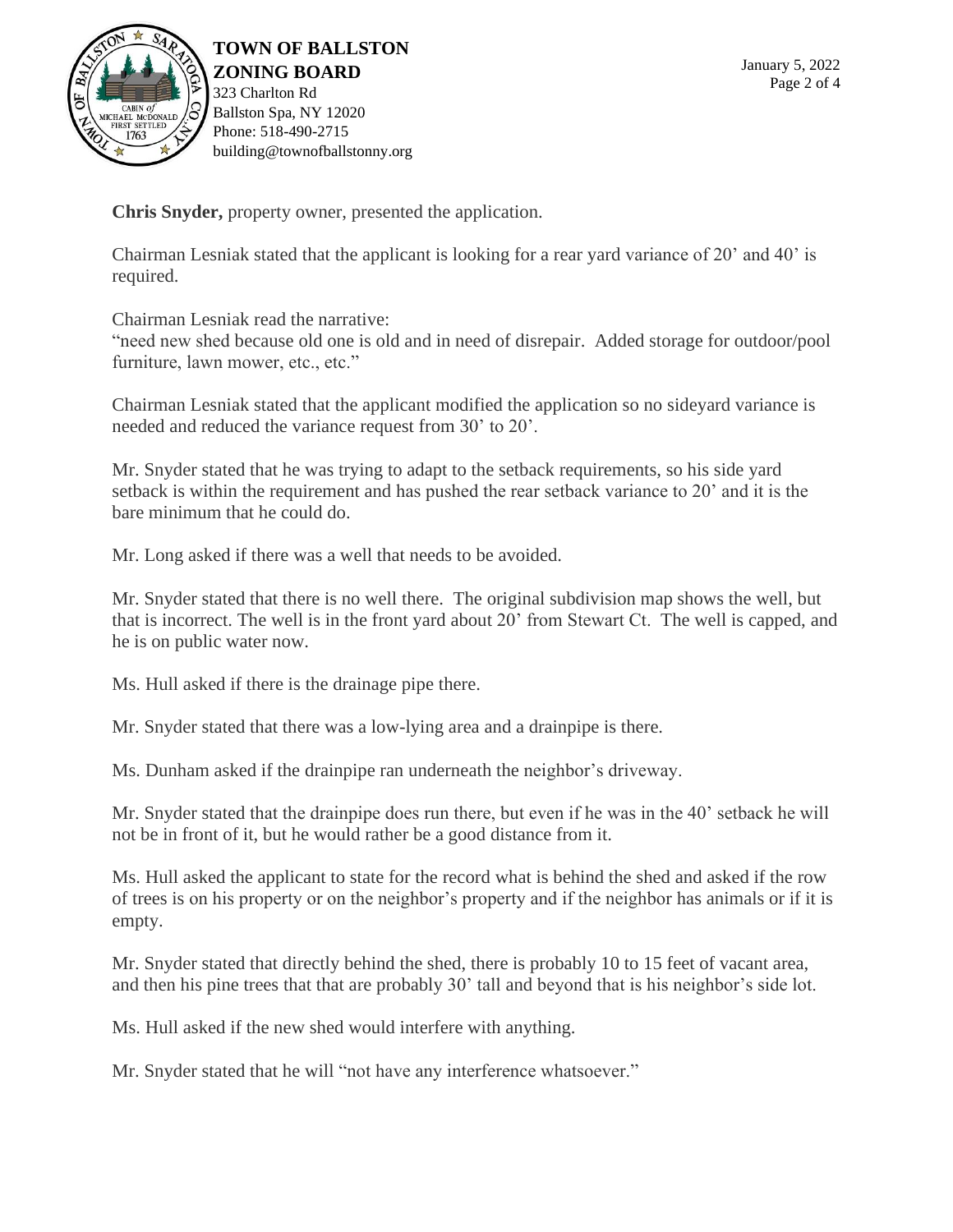

**TOWN OF BALLSTON ZONING BOARD** 323 Charlton Rd Ballston Spa, NY 12020 Phone: 518-490-2715 building@townofballstonny.org

Ms. Hull asked if it was correct that the shed can't be seen from the neighbor's property because of the 20' trees.

Mr. Snyder stated that the trees would shield about 90% but with foliage may be able to peek through it.

Mr. Merchant asked what the size of proposed shed as it is not on the paperwork.

Ms. Dunham stated that she had 24' x 34' written down from the last meeting.

Mr. Snyder stated that was correct.

There was a brief discussion about whether the neighbor who was on the Zoom conference could speak to the application however Chairman Lesniak stated that the public cannot speak at this meeting as a Public Hearing was not scheduled.

Mr. Keniry stated that the Board could consider classification of the application as a Type II action in the SEQR process and therefore exempt from review and it is at the discretion of the board whether to schedule a public hearing.

Mr. Mertzlufft stated that at the last meeting he had asked Mr. Snyder if he had ordered the shed and he had said yes.

Mr. Snyder stated that he has made a deposit for the shed.

Mr. Mertzlufft asked if Mr. Snyder was at risk for the escalation of the price of the shed going forward.

Mr. Snyder stated that he received an email a couple of weeks ago that the price of materials is going up and his bill was going to be adjusted.

Mr. Mertzlufft stated that his recollection is that the applicant was going to have a site survey and the applicant has not provided the survey. Mr. Mertzlufft stated they can set the public hearing for next month.

Mr. Merchant stated that as he mentioned at the last meeting, Item #5 on the Short Environmental Assessment form,